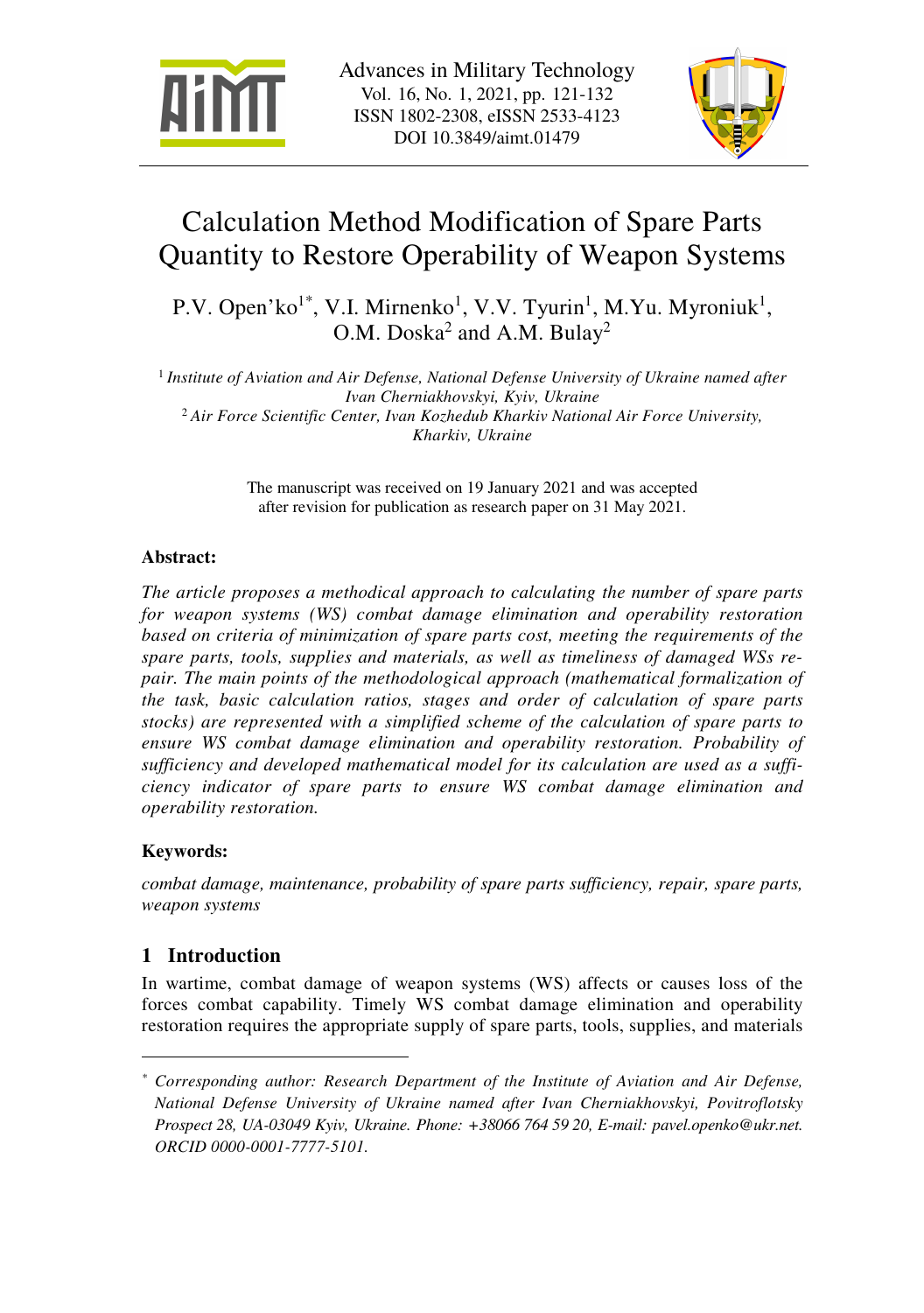(spare parts). The existing spare parts kits ensure WS maintenance and periodic maintenance. They eliminate operational failures and malfunction of service personnel (military repair bodies, field repair crews) [1, 2].

Combat damages mechanisms differ from misuse failures and significant deformations (holes) of WS housing, cabinets, chassis, power units, hydraulic and pneumatic drives, cable lines break and they influence the repair. Therefore, the approaches to the calculation of WS spare parts should take into account the following factors and requirements:

- random factors that cause combat damage of the WS components (type, quantity, technical characteristics, nature of ammunition action which is used against WS positions; characteristics of pointing and shooting (bombing) accuracy; constructive-functional features of WS construction, features of components allocation, geometric dimensions; characteristics of WS components resistance to adverse factors of ammunition, etc.),
- random and determining factors which define the capabilities of repair facilities to eliminate combat damage and renew the WS operation (strength of repair facilities, involved in the elimination of combat damage, personnel qualification, methods of elimination of combat damage, etc.) and
- requirements in terms of operability, reliability, and composition of repaired WS, time and cost requirements, etc.

Thus, while calculating the spare part kit, there is an immediate problem to predict future combat damage and corresponding stock of spare parts considering the above mentioned random and deterministic factors.

## **2 Definition of Research Problem**

Spare parts and accessories as a reliability resource are very important in the design and maintenance of technical items. However, the reliability theory does not reflect sufficiently the problem of combat damage restoration with use of special spare parts kits. Today, there are a lot of studies related to problems of technical systems supply with spare parts [1-9].

In [1], we considered the issues of management of spare parts. A three-stage structure for multi-criteria classification of spare parts is proposed.

In [2], we considered method of calculation the number of spare parts under the condition of a known probability of repair of a technical system failed element. An expression for assessing the sufficiency indicator is presented.

In [3], we proposed the genetic algorithm for spare parts optimization. We demonstrated that in some cases the use of genetic algorithm permits to solve optimization tasks.

In [4], we considered two-tier system of spare parts supply. We proposed the method of spare parts distribution among customers. The proposed method is based on Poisson spare parts requests and on consideration of the distance between warehouse and customer, as well as spare parts stocks.

In [5], we considered methods permitting to solve complex systems reliability and maintenance multicriterial tasks. We presented the approach to select the most appropriate method for solving linear programming.

In [6], we considered the issues of spare parts management for multi-tier supply systems. The methods of spare parts optimization tasks were provided. The mathematical models of administration of low-demand expensive spare parts were proposed.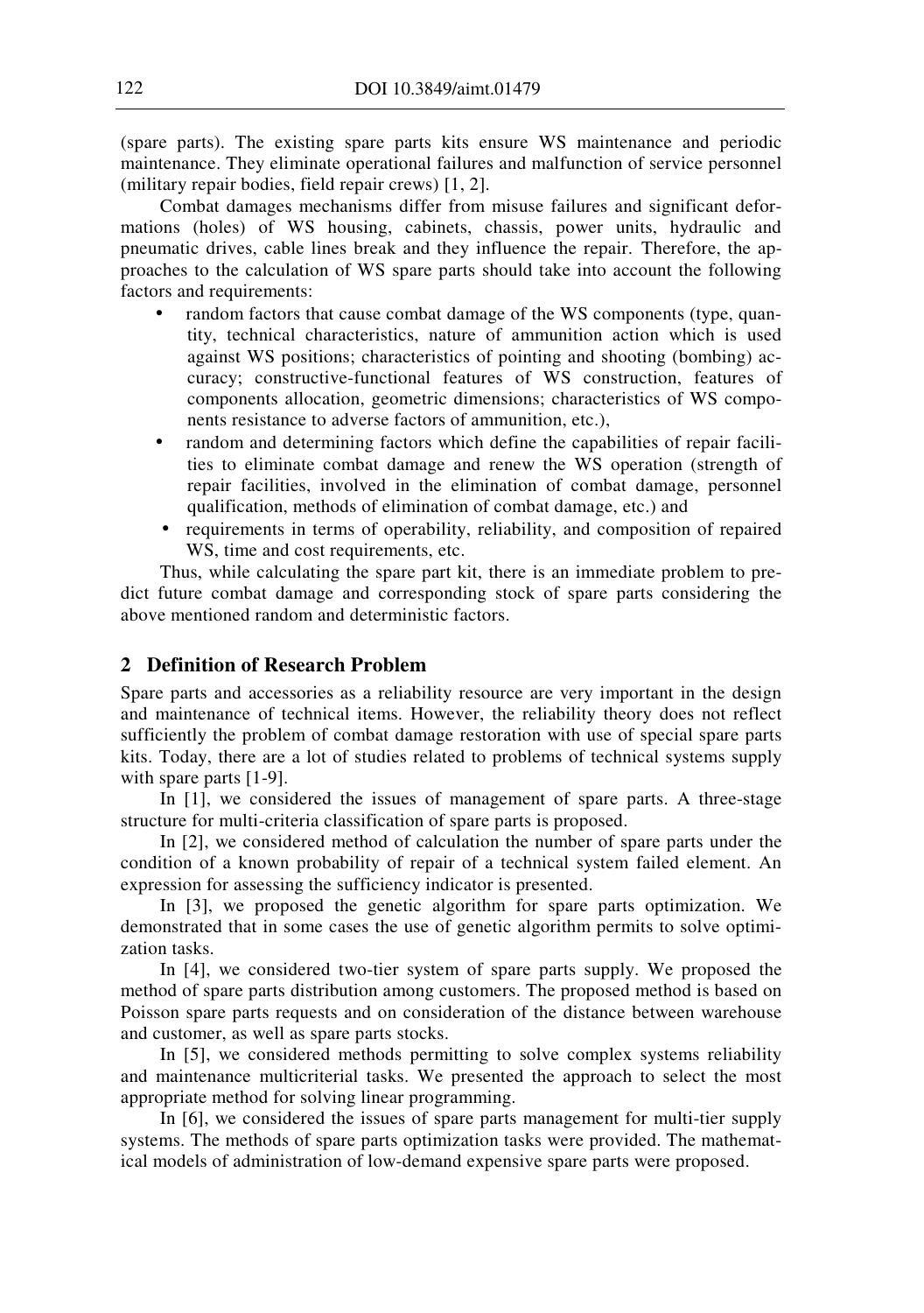In [7], we considered the procurement as spare parts replenishment. We developed the approach permitting to consider the spare parts cost to achieve their required quantity.

Models for solving the problem of spare parts management are presented in [8]. The proposed models are aimed at reducing the downtime of a product in an inoperative state and minimizing the cost of spare parts stocks, as well as their storage.

In [9], while calculating the composition of the spare parts kits we used the WS failure rate and combat damages rate which are common for extended operations. These operations are characterized by repeated combat damages and multiple restoration of the same WS spare part.

The damaged WSs are usually repaired by an aggregate method, such as replacement of damaged spare parts by good spare parts. The number of these repairs is unlimited. Therefore, the assumption of repeated damage and restoration of the same component does not fully correspond to the model of repair of damaged WS.

The reliability of the considered approaches [1-9] is defined by the reliability of calculation of failure and restoration rates, their approximation and assumptions, which are integrated, for example, into the Poisson flow. However, it is worth considering the fact that today the data on WS spare part damage and their restoration are limited, even absent. This fact prevents us from accurate evaluation of spare parts combat damage and their restoration rate.

Thus, the use of the existing approaches [1-9] to determine the composition of spare parts designed to eliminate combat damage and restore the WS operability is inappropriate, and the topic of the article is relevant.

The purpose of the article is to develop a calculation method modification of spare parts quantity to restore WS operability to solve the problem of combat damage elimination and restoration of WS operability using the criterion of minimizing the cost of spare parts while meeting the requirements for sufficiency indicators of spare parts kits, tools, supplies and materials and the timely repair of damaged WS.

#### **3 Description of the Method and Basic Mathematical Equations**

The technology of damaged WS repair means defecting, combat damages elimination and their operability restoration. Elimination of combat damages and restoration of WS operability is usually ensured by replacement of damaged spare parts at different indenture level (items, cabinets, blocks, assemblies, parts) [9].

The higher the indenture level, the less time spent on WS repair. On the other hand, in case of unreasonably high indenture level, the price of spare parts kit grows considerably. Moreover, the current stable trend to reduce repair time means the appropriate use of spare parts of higher indenture level. Therefore, the nomenclature of spare parts used for WS combat damage elimination and operability restoration differs from the nomenclature of spare parts kits use. Particularly, such spare parts kits are used for block structure with a possibility to detect operational malfunctions at the level of functional assemblies.

The purpose of the formation of such spare parts kits is to ensure timely repairs of damaged WS. This possibility is not guaranteed to be achievable due to the random composition of the damaged WS components and the limited spare parts. Therefore, as an indicator of the adequacy of spare parts for spare parts kits, the probability of sufficiency is used.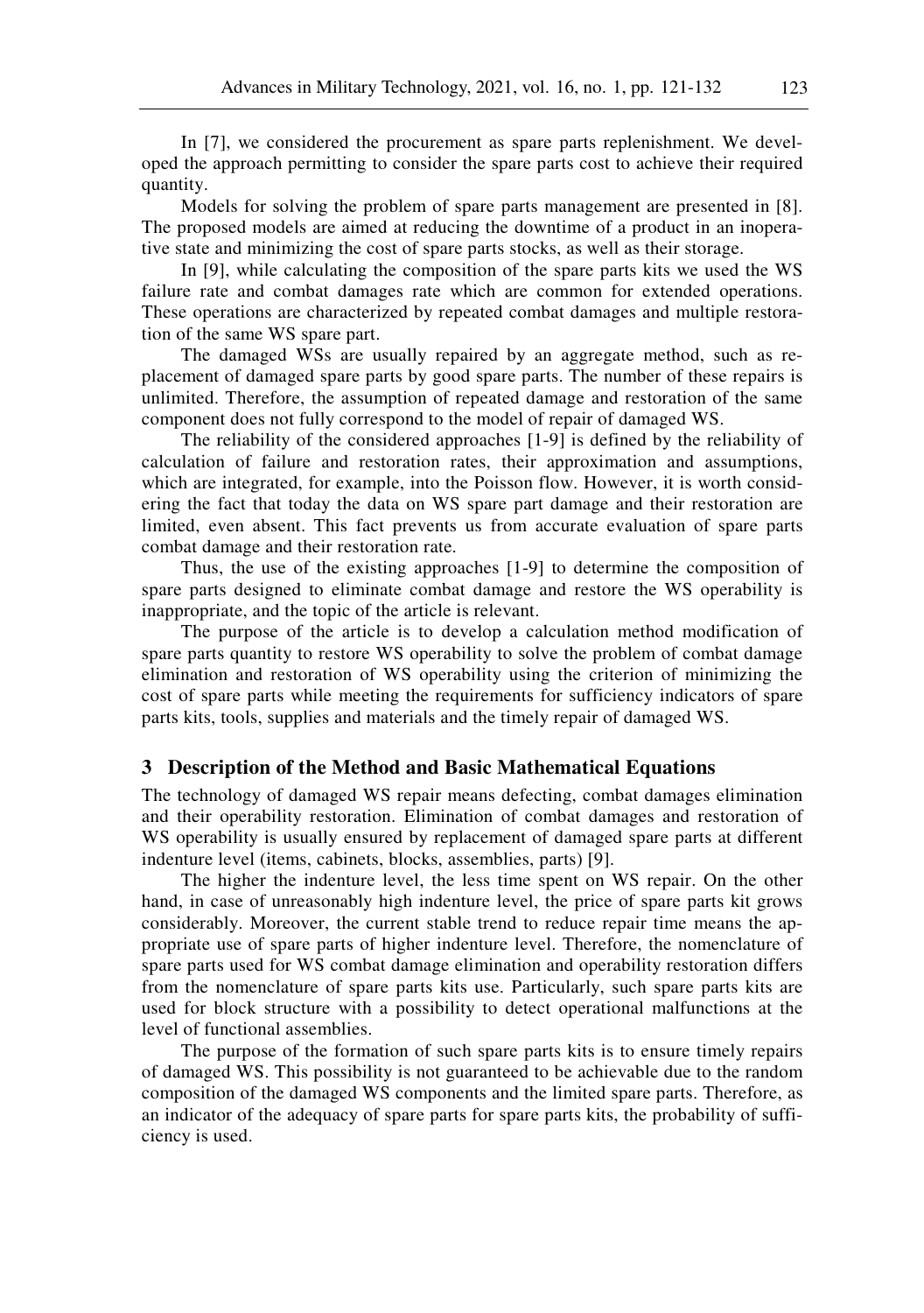The probability of spare parts could be understood as the probability that the spare parts will provide appropriate repair of the WS without failure for the available time.

The failure of spare parts means the condition when the WS was damaged and became inoperable, and the spare part kits cannot provide the necessary spare parts for repair.

Then the task of calculating the composition of spare parts for spare parts kits to ensure the elimination of combat damage and recovery of weapons is to find such a range and number of spare parts, the total cost of which is minimal, and the restrictions are met:

- the probability of sufficiency of spare parts must be at least the specified value  $P_{\rm sp}^r$ ,
- the number of spare parts of each nomenclature is a positive integer  $Z_+$

$$
C(X^*) = \min \sum_{f=1}^{\xi} \sum_{\ell=1}^{\theta_f} c_{f\ell} x_{f\ell}
$$
 (1)

$$
P_{\rm sp}\left(X,t_r\right) \ge P_{\rm sp}^r\tag{2}
$$

$$
x_{f\ell} \in Z_+ \tag{3}
$$

where  $C(X^*)$  – the total cost of spare parts,  $\xi$  – the number of indenture levels of components, that ensure the WS operability,  $\theta_f$  – the number of types of components, *f*-th indenture level that ensure the WS operability,  $c_f$  – the cost of the spare part  $\ell$ -th type *f*-th indenture level,  $x_{\ell\ell}$  – the number of spare parts of the  $\ell$ -th type *f*-th indenture level,  $P_{\text{sp}}(X, t_r)$  – the probability that the spare parts will be sufficient for damage elimination and restoration of the WS operability in time,  $P_{sp}^r$  – the required value of the probability that the spare parts will be sufficient for damage elimination and restoration of the WS operability.

The statement of the task of calculating the composition of spare parts to ensure the elimination of combat damage and the restoration of the WS operability during higher complexity repairs (medium maintenance) is the same as for less complexity repairs (periodic maintenance). The exception is that while determining the number of spare parts, the strength of the repair facilities involved in carrying out the appropriate repairs is taken into account, and in limitation (2), the required value  $P_{\rm sp}^{r}$  is calculated based on the time available for such repairs.

The use of spare parts for the intended purpose can be effective if, at the same time, they do not fail and will provide appropriate repairs within the time available. The probability of such an occasion can be found as the probability of a complex event:

$$
P_{\rm sp}(X,t_r) = P_{\rm sp}(X)P(t_r/X)
$$
\n(4)

where  $P_{sp}(X)$  – the probability that the spare parts will be sufficient for WS repair,  $P(t_t/X)$  – the conditional probability of repair for a time not exceeding the set value, under the condition that the spare parts are sufficient.

The conditional probability depends on the time required for the repair and can be estimated by the ratio: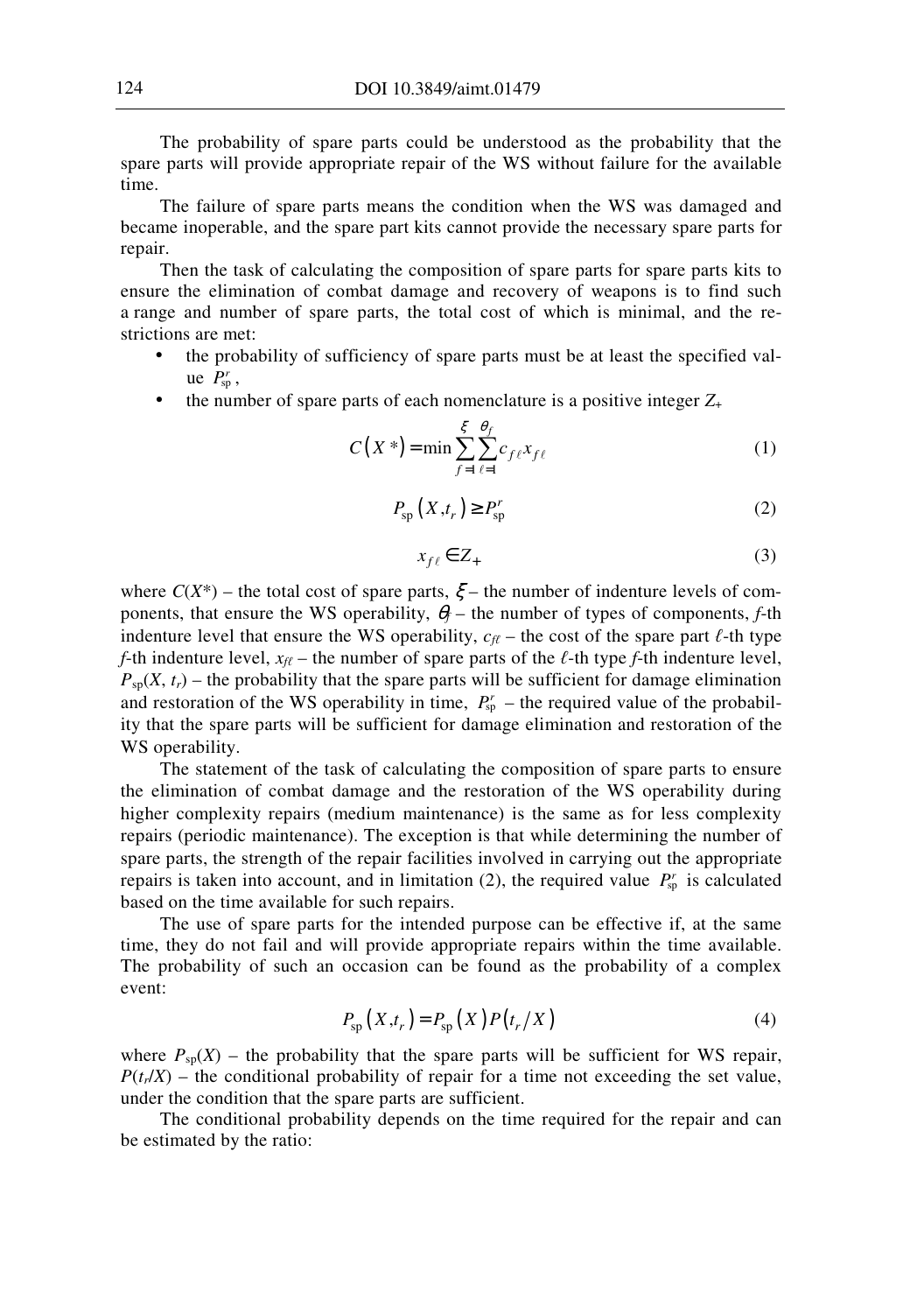$$
P(t_{\rm r}/X) = 1 - \exp\left(-\frac{t_r}{T_x}\right) \tag{5}
$$

where  $T_x$  – the expected repair time of damaged WS using *x*-th spare parts kit.

For determination  $P_{\text{sp}}(X)$ , we suppose that the number *n* and structure of damaged WS is known and that its components are damaged independently of one another. Each component of  $\ell$ -th type *f*-level that is part of WS may be damaged with probability  $P_{\ell\ell}$ or not damaged with probability  $q_{\mu} = 1 - P_{f\ell}$ . In addition, there is a probability of damage of spare parts in the spare parts kits. Therefore, we introduce:  $P_{f\ell}^{\text{sp}}$  – the probability of combat damage of a spare part of *ℓ*-th type *f*-level of indenture in the spare parts kits, the probability of the opposite occasion is equal to  $q_{\text{f}\ell}^{\text{sp}} = 1 - P_{\text{f}\ell}^{\text{sp}}$ .

We propose to consider the case where the WS and the spare parts kit include components and spare parts of the same nomenclature, and then we get a calculated ratio, taking into account that the WS and the spare parts kit consist of components and spare parts of different nomenclature  $(f = 1, \xi, \ell = 1, \theta_f)$ .

We introduce the structure of the components of the *ℓ*-th type *f*-th level of the WS and corresponding spare parts to it in the form of a structural diagram of the reliability of the system "product-spare parts" with sliding redundancy (Fig. 1).



*Fig. 1 Structural diagram of the reliability of the "product-spare parts" system with sliding redundancy* 

Then the occasion  $A_{f,\ell}$  which is that the "product-spare parts" system will lose its capacity to work when the number of spare elements is insufficient to meet the need to replace the main components of the *ℓ*-th type *f*-th level of indenture.

In the normal case, when the probabilities of combat damage of components and spare parts of the *ℓ*-th type *f*-th level of indenture are different, the technical condition of the "product-spare parts" system can be described as follows:

$$
\phi_{f\ell}(z) = \left[ \prod_{j=1}^{n a_{f\ell}} \left( q_{f,\ell,j} + P_{f,\ell,j} z \right) \right] \cdot \left[ \prod_{j=n a_{f\ell}}^{n a_{f\ell} + x_{f\ell}} \left( q_{f,\ell,j}^{sp} + P_{f,\ell,j}^{sp} z \right) \right]
$$
(6)

where  $\varphi_{\ell}(z)$  – the generating function that characterizes the technical condition of components and spare parts of the *ℓ*-th type *f*-th level of indenture of the "productspare parts",  $n -$  the number of damaged WSs,  $z -$  an arbitrary parameter of a generic function.

According to the theory of repetition of experiments [10], the probability that the system "product-spare parts" will lose its efficiency due to combat damage is *k* to the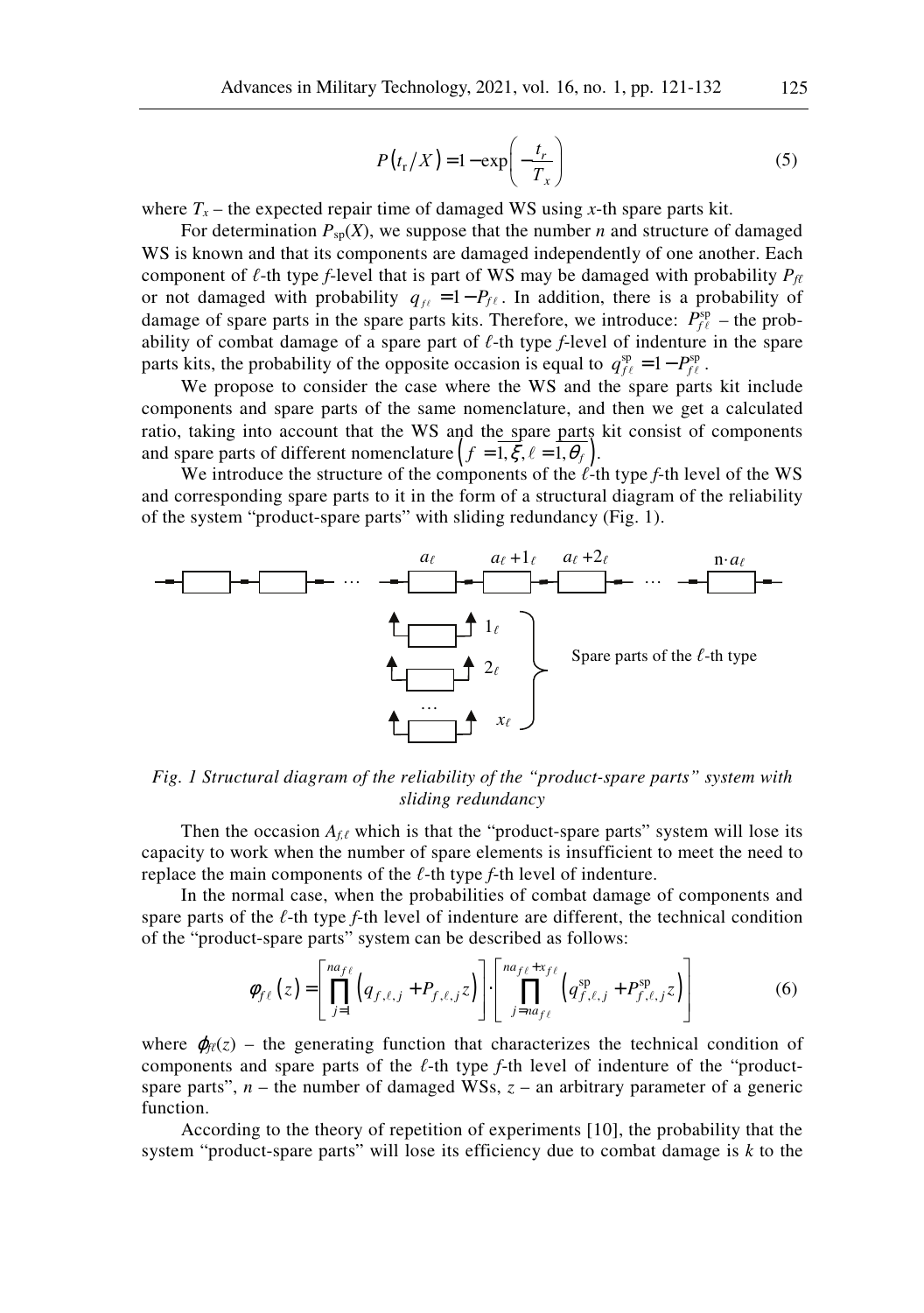component parts, is equal to the coefficient  $z<sup>k</sup>$  when expressing the generating function, then expression (6) takes the form:

$$
\left[\prod_{j=1}^{n a_{f\ell}}\left(q_{f,\ell,j}+P_{f,\ell,j}z\right)\right]\cdot\left[\prod_{j=n a_{f\ell}}^{n a_{f\ell}+x_{f\ell}}\left(q_{f,\ell,j}^{\rm sp}+P_{f,\ell,j}^{\rm sp}z\right)\right]=\sum_{k=0}^{N_{f\ell}}P_{f,\ell,k}z^{k} \tag{7}
$$

where  $P_{f,\ell,k}$  – the probability of loss of performance of the system "product-spare" parts" due to combat damage equal to components of the *ℓ*-th type *f*-th level of unbundling;  $N_f \sim$  the total number of components and spare parts of the  $\ell$ -th type *f*-th level of indenture in the system "product-spare parts".

Then the probability of occurrence of the event can be calculated by the relation:

$$
P(A_{f,\ell}) = \sum_{k=x_{f,\ell}+1}^{N_{f\ell}} P_{f,\ell,k} \tag{8}
$$

where  $P(A_{f,\ell})$  – the probability that the system "product-spare parts" will lose its efficiency,  $x_{\ell\ell}$  – the number of spare parts of the  $\ell$ -th type *f*-th level of indenture in the system "product-spare parts".

Considering Eqs (8) and (5) we have:

$$
P_{\rm sp}\left(x_{f\ell},t_r\right) = \left[1 - \sum_{k=x_{f,\ell}+1}^{N_{f\ell}} P_{f,\ell,k}\right] \times \left[1 - \exp\left(-\frac{t_r}{T_{f\ell}}\right)\right]
$$
(9)

where  $P_{\text{so}}(x_{f,\ell})$  – the probability of sufficiency of spare parts of the  $\ell$ -th type *f*-th level of indenture,  $T_f$  – the expected repair time of damaged WS using spare parts of the *ℓ*-th type *f*-th level of indenture.

Then  $P_{\text{sp}}(X, t_r)$  can be calculated by the ratio:

$$
P_{\rm sp}\left(X,t_{r}\right) = \prod_{f=1}^{\xi} \prod_{\ell=1}^{\theta_{f}} P_{\rm sp}\left(x_{f\ell},t_{r}\right) \tag{10}
$$

Therefore, the formulated problem  $(1)-(3)$  can be solved as follows (Fig. 2). In the first stage, for each WS component, starting from the highest indenture level, the possibility of its replacement by a spare part is checked, with further control of efficiency, followed by the control of working capacity using regular repair means, control and measuring equipment, repair units involved in the repair (block 4).

If it is not possible to replace the selected component with a spare part by repair units, the decision to dismantle it is made and its possibility of repair is considered by replacing the damaged components of the lower level of the hierarchy (blocks 10, 11). If the unbundling of the WS component does not give a positive result, a decision is made to carry out remedial repairs of a higher level of complexity (block 14).

In the second stage, the optimization problem (block 8) is solved. In this case, it is proposed to use a sequential optimization algorithm [2].

The algorithm is as follows (Fig. 3):

- we assign the initial value of the number of spare parts of each type of nominal zero  $x_{f\ell} = 0$ ;  $f = 1, \xi$ ;  $\ell = 1, \theta_f$  (block 2),
- consistently for all types of spare parts  $f = \overline{1,\xi}$ ;  $\ell = \overline{1,\theta_f}$ , we calculate the probability of their sufficiency, provided that  $x_{\ell\ell} = 0$  (blocks 3-5),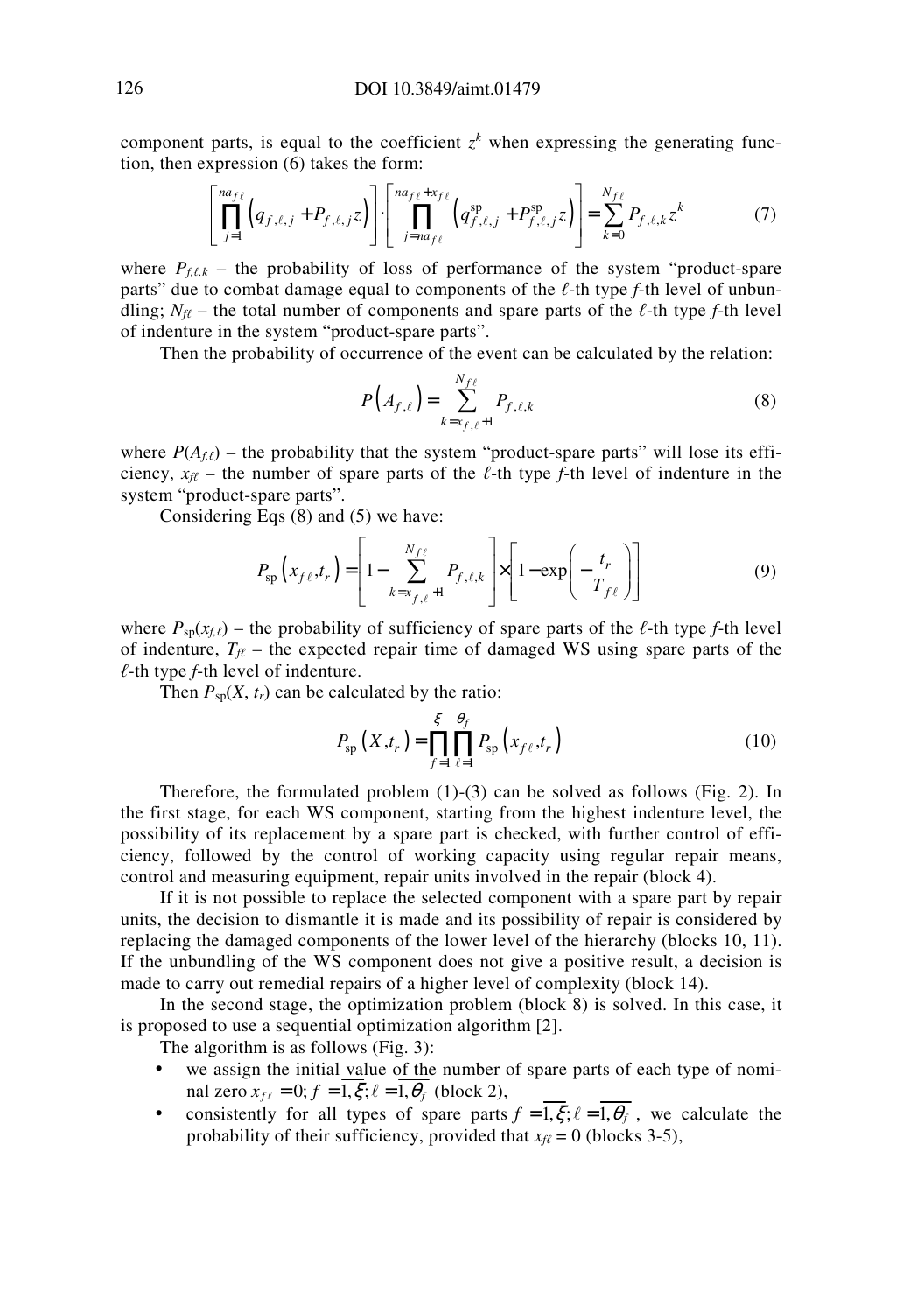- we calculate the probability of sufficiency of the spare parts kit as a whole (block 6)  $P_{\text{sp}}(X, t_r)$ ,
- we check that condition  $(2)$  (block 7) is met.

If condition (2) is not fulfilled, at each iteration, we add one spare part of the *ℓ*-th type *f*-th level of unbundling (block 11) to the initial composition of the spare part kit. The type of spare parts for which  $\delta_{\theta}$  is maximum is selected (block 9-10):

$$
\delta_{f\ell} = \max\left(\frac{\left|P_{\rm sp}\left(k_{f\ell}\right) - P_{\rm sp}\left(k_{f\ell} + 1\right)\right|}{c_{f\ell}}\right); \ f = \overline{1,\xi}; \ \ell = \overline{1,\theta_f} \tag{11}
$$

where  $\delta_{\ell}$  – a relative decrease of sufficiency indicator of the spare part of the  $\ell$ -th type *f*-th level of indenture per unit of cost,  $P_{\text{so}}(k_{\ell\ell})$  – the probability of sufficiency of spare parts of the  $\ell$ -th type  $f$ -th level of indenture of the WS,  $k_{\ell\ell}$  – the number of spare parts of the  $\ell$ -th type *f*-th level of indenture,  $c_{\ell\ell}$  – the cost of the spare part of the  $\ell$ -th type *f*th level of indenture.

For a new number of spare parts, the sufficiency indicator is calculated and the condition (2) is checked. The procedure is repeated until condition (2) is fulfilled. Thus, the composition of spare parts is formed to ensure the combat damage elimination and restoration of the WS operability, the cost of which is minimal, and restrictions on the adequacy of the spare parts kit and timeliness of repair are fulfilled. Based on the results of the calculations, the data of the spare parts are issued.

The efficiency of the developed method will be tested on a hypothetical component of the WS. The functional scheme of the hypothetical component of the WS is presented in Fig. 4.

Assuming that the WS components and spare parts presented in the Fig. 4 received combat damage, then any component damage breaks the WS working condition. The structural scheme of reliability "product-spare parts" for any component is a series connection of elements with sliding redundancy (Fig. 1).

WS combat damage elimination and operability restoration are provided by the aggregate method to replace the damaged components with spare parts, followed by a comprehensive setup of the equipment. Requirements for the time of repair and spare parts sufficiency are set and are as follows:  $t_r = 2$  hours,  $P^r{}_{sp} = 0.92$ .

Examples of presentation of the initial data and the results of calculating the spare parts number of the hypothetical element of the WS are given in Tabs 1-3.

The initial data for real WS can be obtained from the statistics of the results of combat damage or from the data of forecasting using a known mathematical apparatus [9].

Thus, the composition of spare parts is formed to ensure WS combat damage elimination and operability restoration, the cost of which is minimal, and restrictions on the adequacy of the spare parts kit and timeliness of repair are fulfilled.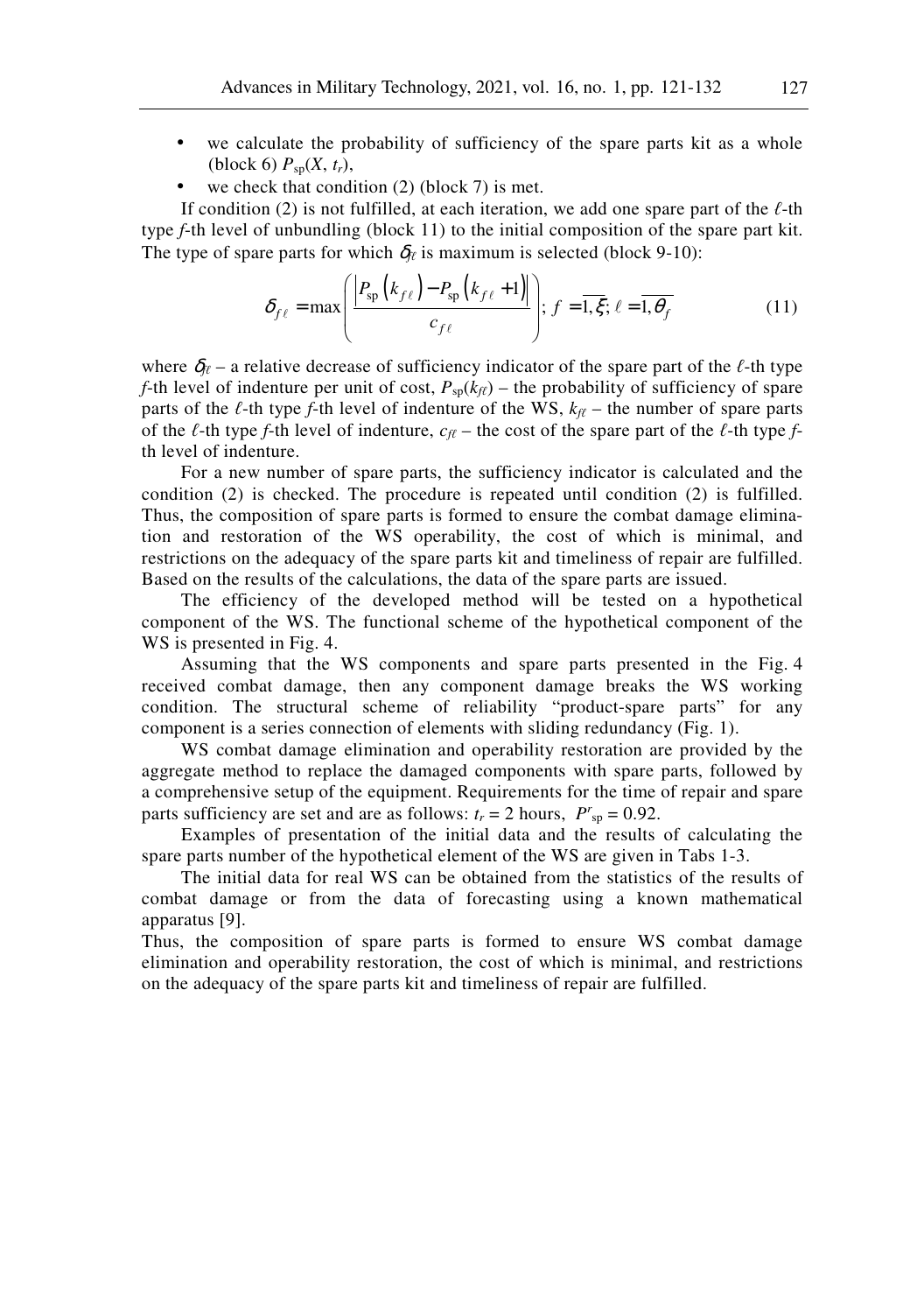

*Fig. 2 Simplified scheme for calculating composition of spare parts to ensure combat damage elimination and restoration of WS operability*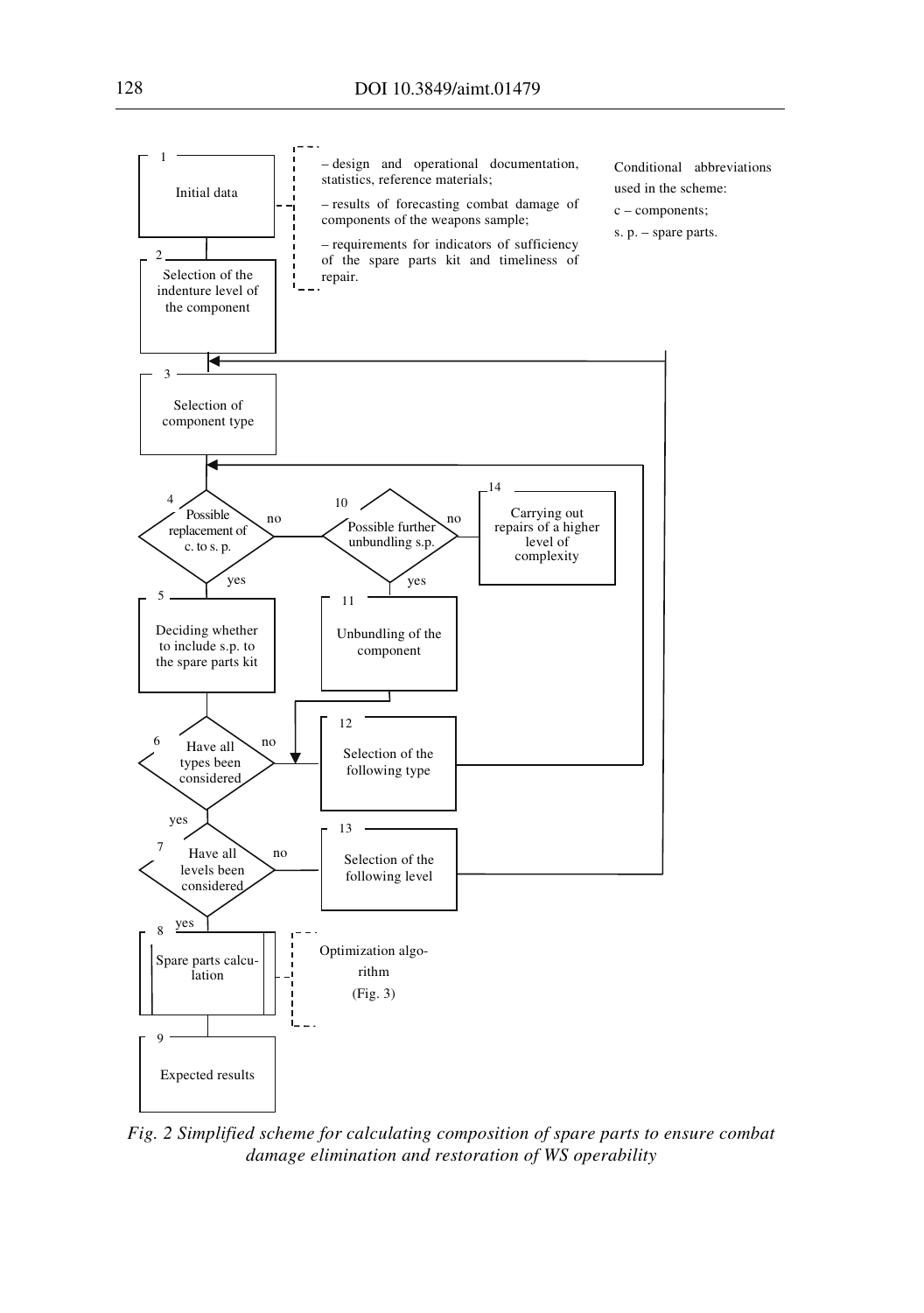

*Fig. 3 Simplified scheme of a sequential algorithm for optimizing composition of spare parts to ensure combat damage elimination and restoration of WS operability*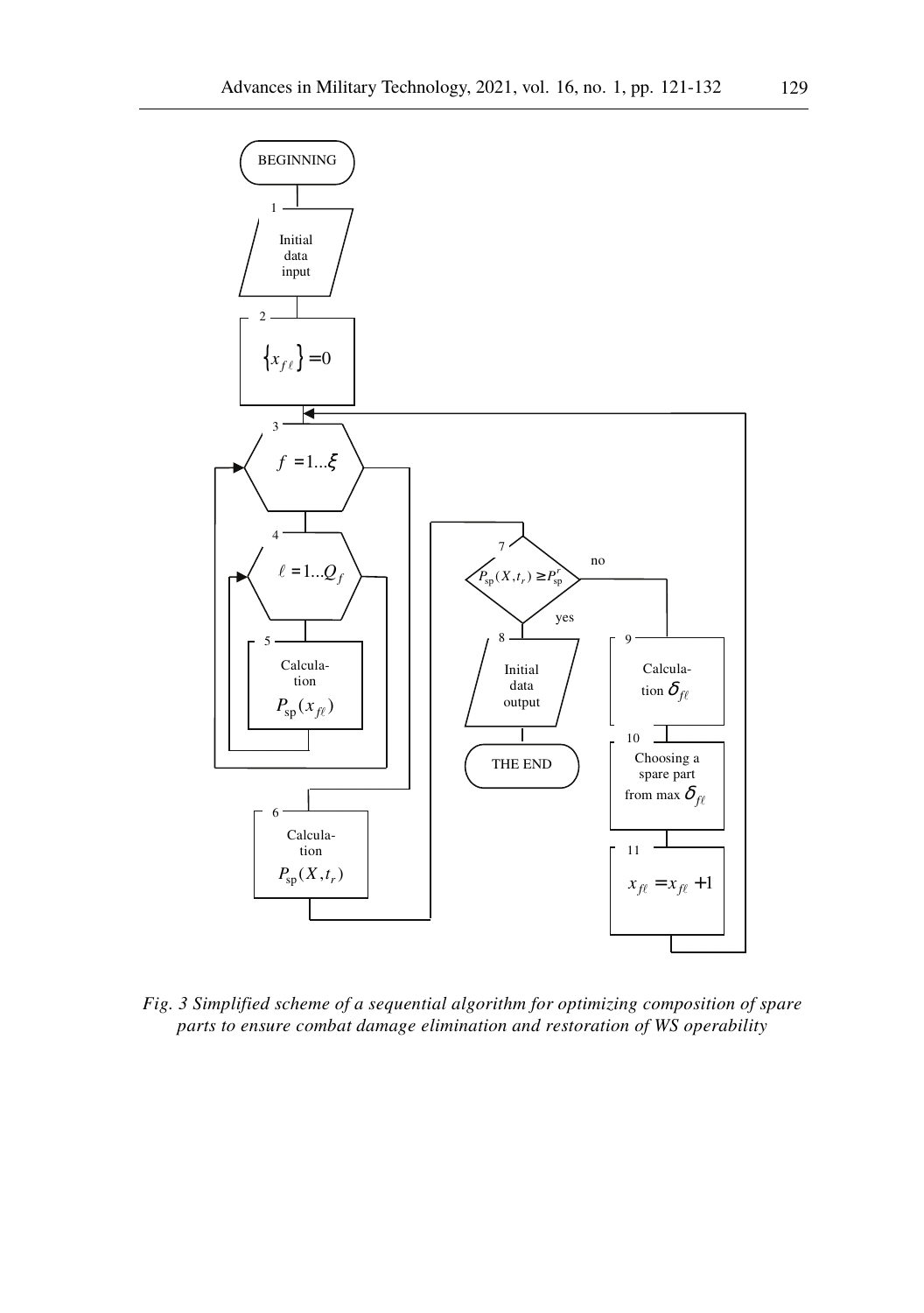

Fig. 4 Functional scheme of hypothetical component of WS

| $N_2$ | Symbol<br>component | the<br>Ë<br>component<br>$\sigma$<br>ð<br>bundling<br>level<br>The | Number of     |                         | Probability of combat |                              |                                    |             |
|-------|---------------------|--------------------------------------------------------------------|---------------|-------------------------|-----------------------|------------------------------|------------------------------------|-------------|
|       |                     |                                                                    | components    |                         | damage component      |                              |                                    | Ξ           |
|       |                     |                                                                    | in the WS     | in a spare<br>parts kit | in the WS             | included with<br>spare parts | The cost of the<br>component [USD] | Repair time |
|       | A1                  |                                                                    |               |                         | 0.52                  |                              | 250                                | 2.5         |
| 2     | a11                 | П                                                                  | 2             |                         | 0.07                  | 0.02                         | 20                                 | 0.5         |
| 3     | a12                 | H                                                                  | 3             |                         | 0.12                  |                              | 15                                 | 0.3         |
| 4     | a13                 | H                                                                  | 2             |                         | 0.28                  | 0.025                        | 10                                 | 0.5         |
| 5     | A2                  |                                                                    |               |                         | 0.36                  |                              | 200                                | 2.0         |
| 6     | a21                 | П                                                                  |               |                         | 0.17                  | 0.01                         | 25                                 | 0.4         |
| 7     | a22                 | Н                                                                  | $\mathcal{L}$ |                         | 0.08                  |                              | 7                                  | 0.5         |

Tab. 1 Initial data for calculation of spare parts

### 4 Conclusions

Thus, a sufficiency indicator of spare parts is suggested to provide the WS combat damage elimination and operability restoration – the sufficiency probability. Its concept was specified and the mathematical model of its calculation was developed, which, in contrast to the existing ones, takes into account the possibility of combat damage to both components and spare parts, as well as time constraints on repairing damaged equipment. The developed model is based on one-time applications for spare parts and their one-time restoration, which allows eliminating assumptions about the spare parts requests flow rate and their recovery rate and, accordingly, increases the reliability of the calculation.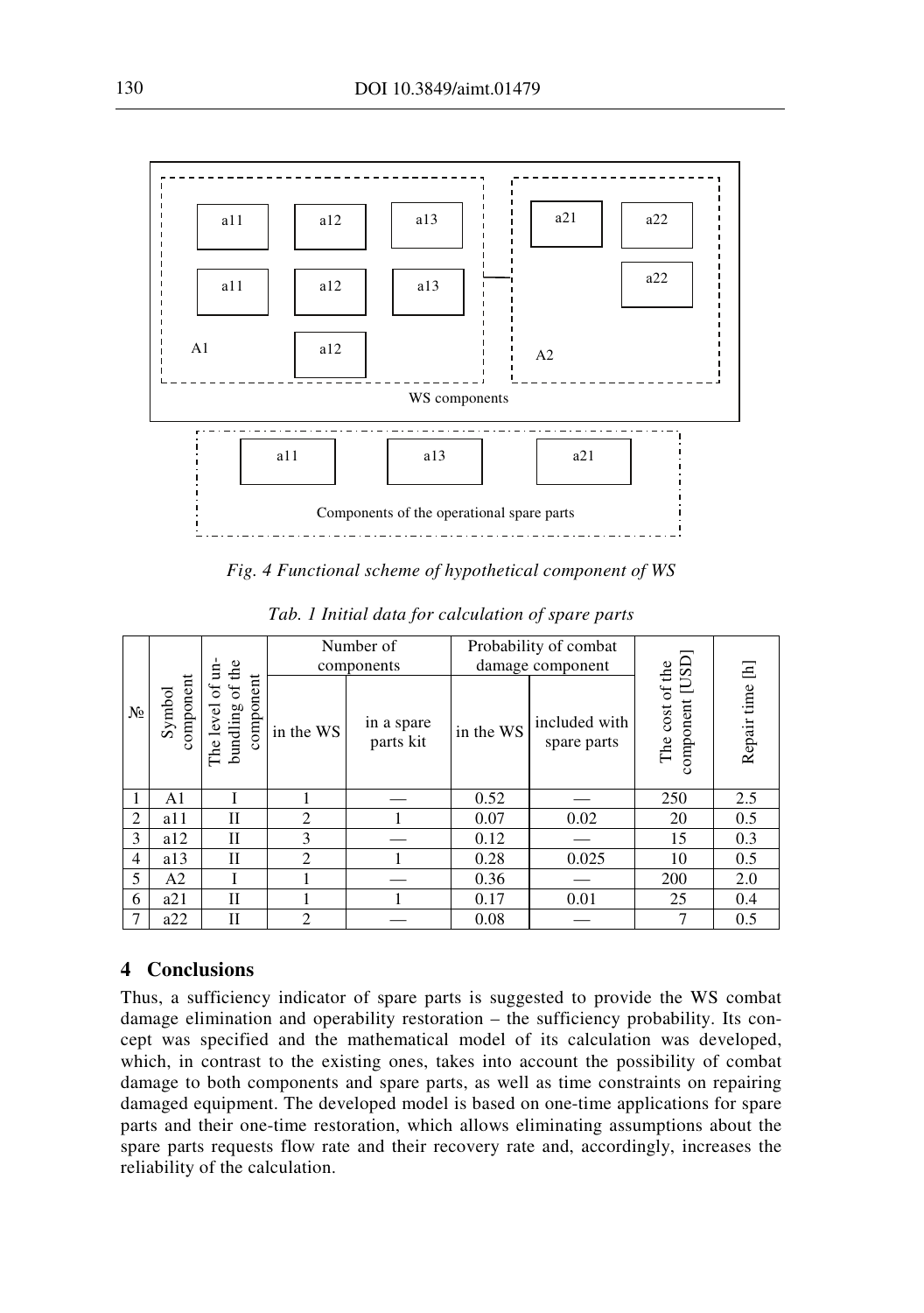| No             | component<br>Symbol |                                | sufficiency | Probabilities of spare parts | Relative reduction of the adequacy<br>rate per unit of cost $\delta_{\ell\ell}$ |                        |                        |                       |  |  |
|----------------|---------------------|--------------------------------|-------------|------------------------------|---------------------------------------------------------------------------------|------------------------|------------------------|-----------------------|--|--|
|                |                     | Number of spare parts $x_{ff}$ |             |                              |                                                                                 |                        |                        |                       |  |  |
|                |                     | $\Omega$                       | 1           | $\overline{2}$               | 3                                                                               | 1                      | 2                      | 3                     |  |  |
| 1              | A1                  | 0.48                           |             |                              |                                                                                 | $2.08 \times 10^{-3}$  |                        |                       |  |  |
| 2              | a11                 | 0.8476                         | 0.9924      | 0.9999                       | 1                                                                               | $7.24 \times 10^{-3}$  | $3.75 \times 10^{-4}$  | $0.5 \times 10^{-5}$  |  |  |
| 3              | a12                 | 0.6815                         | 0.9603      | 0.9983                       | 1                                                                               | $18.58\times10^{-3}$   | $25.33 \times 10^{-4}$ | $11.3\times10^{-5}$   |  |  |
| $\overline{4}$ | a13                 | 0.5054                         | 0.9115      | 0.9980                       | 1                                                                               | $40.60\times10^{-3}$   | $86.50\times10^{-4}$   | $20.0 \times 10^{-5}$ |  |  |
| 5              | A <sub>2</sub>      | 0.64                           |             |                              |                                                                                 | $3.00 \times 10^{-3}$  |                        |                       |  |  |
| 6              | a21                 | 0.8217                         | 0.9983      | 1                            |                                                                                 | $7.00\times10^{-3}$    | $0.68\times10^{-4}$    |                       |  |  |
| 7              | a22                 | 0.8464                         | 0.9936      | 1                            |                                                                                 | $21.00 \times 10^{-3}$ | $9.14 \times 10^{-4}$  |                       |  |  |

Tab. 2 Probability results of spare parts sufficiency assessment

Tab. 3 Spare parts number assessment results

| $N_2$ | Symbol of<br>spare<br>parts | Number of<br>spare parts<br>$x_{\text{f}\ell}$ | Spare parts<br>sufficiency prob-<br>ability taking into<br>account<br>repair time | The spare<br>parts total<br>cost,<br><b>USD</b> |
|-------|-----------------------------|------------------------------------------------|-----------------------------------------------------------------------------------|-------------------------------------------------|
| 1     | A <sub>1</sub>              | $\Omega$                                       |                                                                                   |                                                 |
| 2     | a11                         | 1                                              |                                                                                   |                                                 |
| 3     | a12                         | $\mathfrak{D}$                                 |                                                                                   |                                                 |
| 4     | a13                         | $\mathfrak{D}$                                 | 0.9204                                                                            | 102                                             |
| 5     | A2                          | $\Omega$                                       |                                                                                   |                                                 |
| 6     | a21                         |                                                |                                                                                   |                                                 |
| 7     | a22                         |                                                |                                                                                   |                                                 |

We have proposed the methodological approach to the calculation of the number of spare parts to eliminate the WS combat damages and restore operability. It is based on formalization of optimizational task of calculation of spare parts and its solving procedure. A method for calculating the number of spare parts has been developed to ensure the WS combat damage elimination and operability restoration. It includes the formalization of problem optimization of the spare parts composition calculation and the procedure of its resolution. The methodological approach includes the use of the criterion of minimization of the cost of spare parts in line with meeting requirements to indicators of sufficiency of spare parts kits and opportune repair of the damaged WS.

In addition, when determining the nomenclature of spare parts, the capabilities of repair units to eliminate combat damage and restore the WS operability are taken into account.